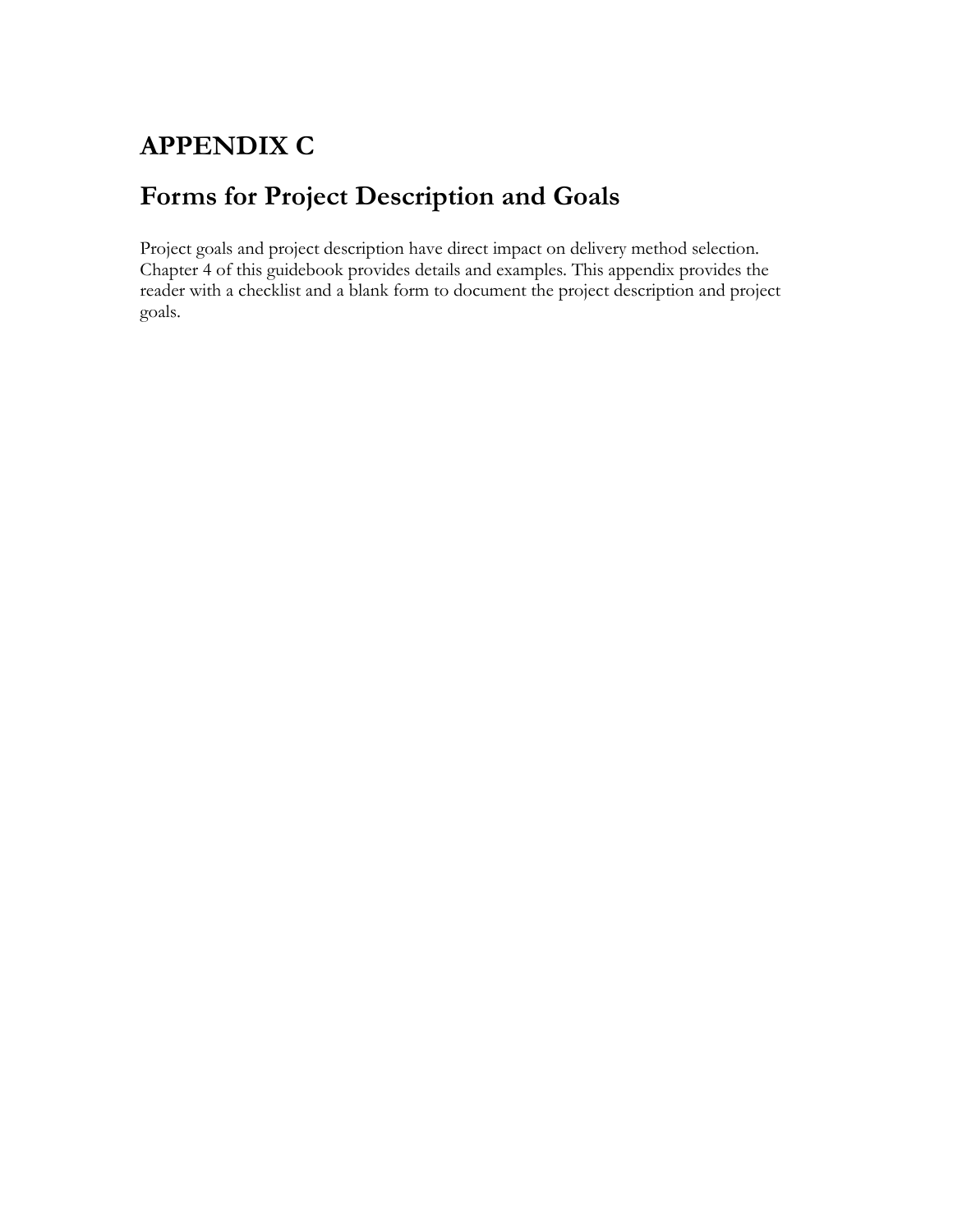## **Project Description Checklist**

The following items should be included in the project description. The relevant documents should be added as appendices.

- **Project Name**
- **D** Location
- $\Box$  Mode of Transportation
- **E**stimated Budget
- **Estimated Project Delivery Period**
- $\Box$  Required Delivery Date (if applicable)
- $\Box$  Source(s) of Project Funding
- **Project Corridor**
- **Project Corridor Dimensions**
- Major Features of Work (track, stations, parking structures, platforms, etc.)
- Ridership Forecast
- $\Box$  Rate of Return on Capital Investment/Payback Period (if applicable)
- Major Schedule Milestones
- **Major Project Stakeholders**
- **Labor Union Status**
- Major Challenges (as applicable)
	- o With Right-of-Way, Utilities, and/or Environmental Approvals
	- o During Construction Phase
	- o During Operation and Maintenance
- $\Box$  Main Identified Sources of Risk
- $\square$  Sustainable Design and Construction Requirements